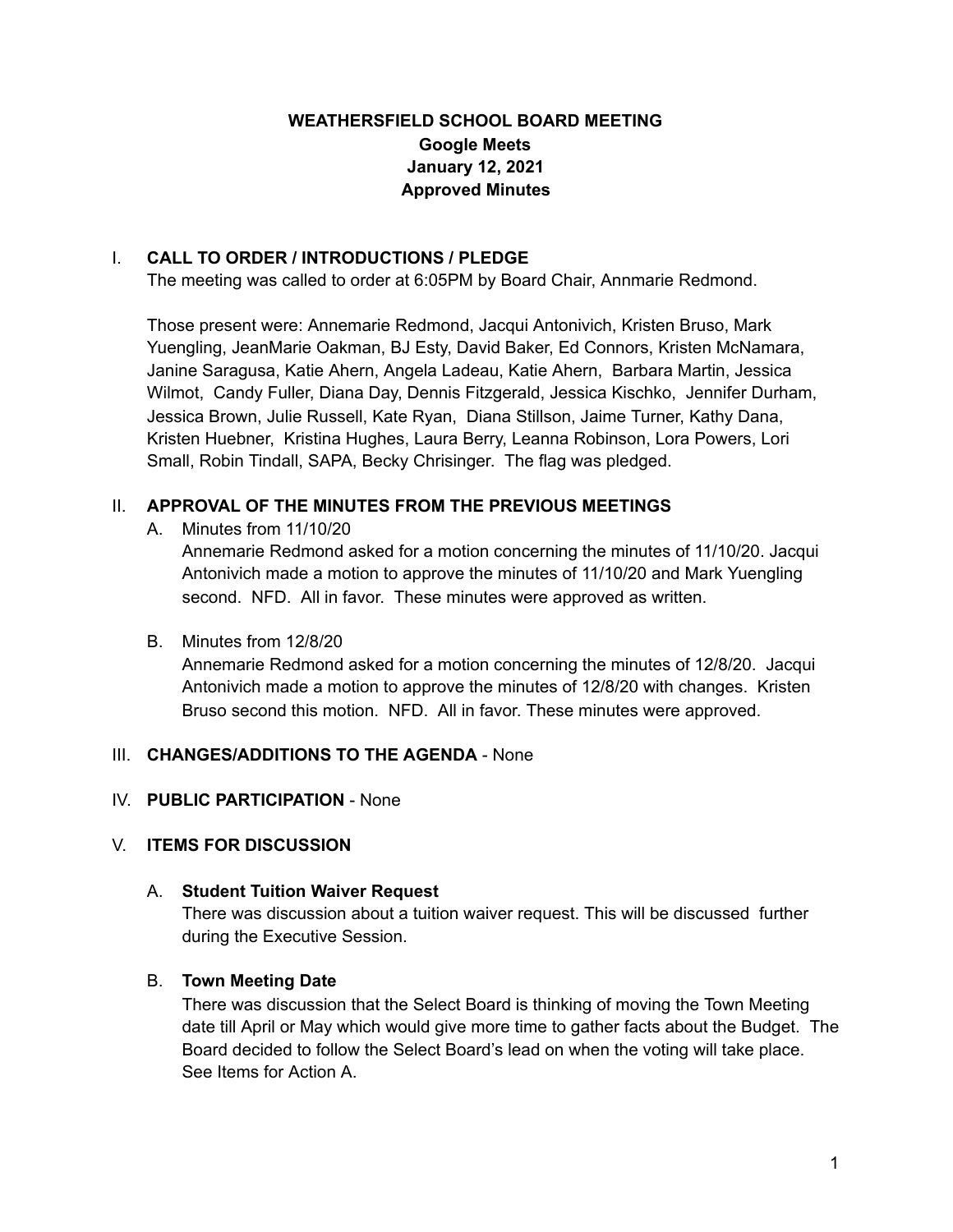#### C. **FY22 Budget Preparation**

There was discussion about the Budget and various aspects of the Budget.

The BAC Committee recommended the followingSaving/Reduction Recommendations: Assistant Principal - Don't recruit for this position for this year. \$114,582  $W \, R$  Hope  $$24,000$ Spanish Program .4  $$26,974$ Summer School **\$10,936** There was discussion around these recommendations and the Board said they felt these cuts or cost savings were needed.

There was a lot of discussion around the cost of tuition going up so much this year due to rate increases and more students. School Choice was discussed and it is believed it is very important to our town. The town would need to vote on designating a high school or high schools and giving up school choice.

Various other cuts were discussed such as ways to lower the Athletic Program, bus costs, electric cost, the LNA position and ways to pay for this and other costs. There was a lot of discussion about Athletics and the AD broke down the costs for the program and gave some ideas of ways to cut costs if they are needed. In the end, the other cuts that were agreed upon at this time were \$2,000 for the Athletic busses, \$5,552 from the electric bill because of solar panels and the new LNA position for \$24,395.The total cuts were: \$176,492 which brings the Budget to \$6,573,775.00. There was a lot of discussion about ways to cut more items but it was decided at this time this is the Budget that is needed to provide a solid education to the students as well as make needed cuts for the tax rate. The Board thanked Ed Connors and the BAC. See Items for Action B.

#### D. **Covid 19 Update With Extended Day Plan**

David Baker said he is glad we went remote for the week after the break. Windsor had two positive cases. The COVID rates are continuing to go up in Vermont. Our K-8 students are going to extend their day. This extended day will eliminate the need for WIN time which has added stress to teachers, parents and students. Lora Powers and Kristina Hughes were instrumental in making a schedule that gives everyone breaks in their day. The busses will arrive at 8am and will be picking students up 15 minutes earlier. There are 10-11 students who have been remote learners that will be coming back at the end of the month. One student is going from in school learning to remote. The 6th graders will only be 3 feet away rather than 6 feet due to the returning students. The governor says 3 feet is an acceptable amount of space. David Baker commended the staff for the great job they are doing and that so many students want to return to in person learning.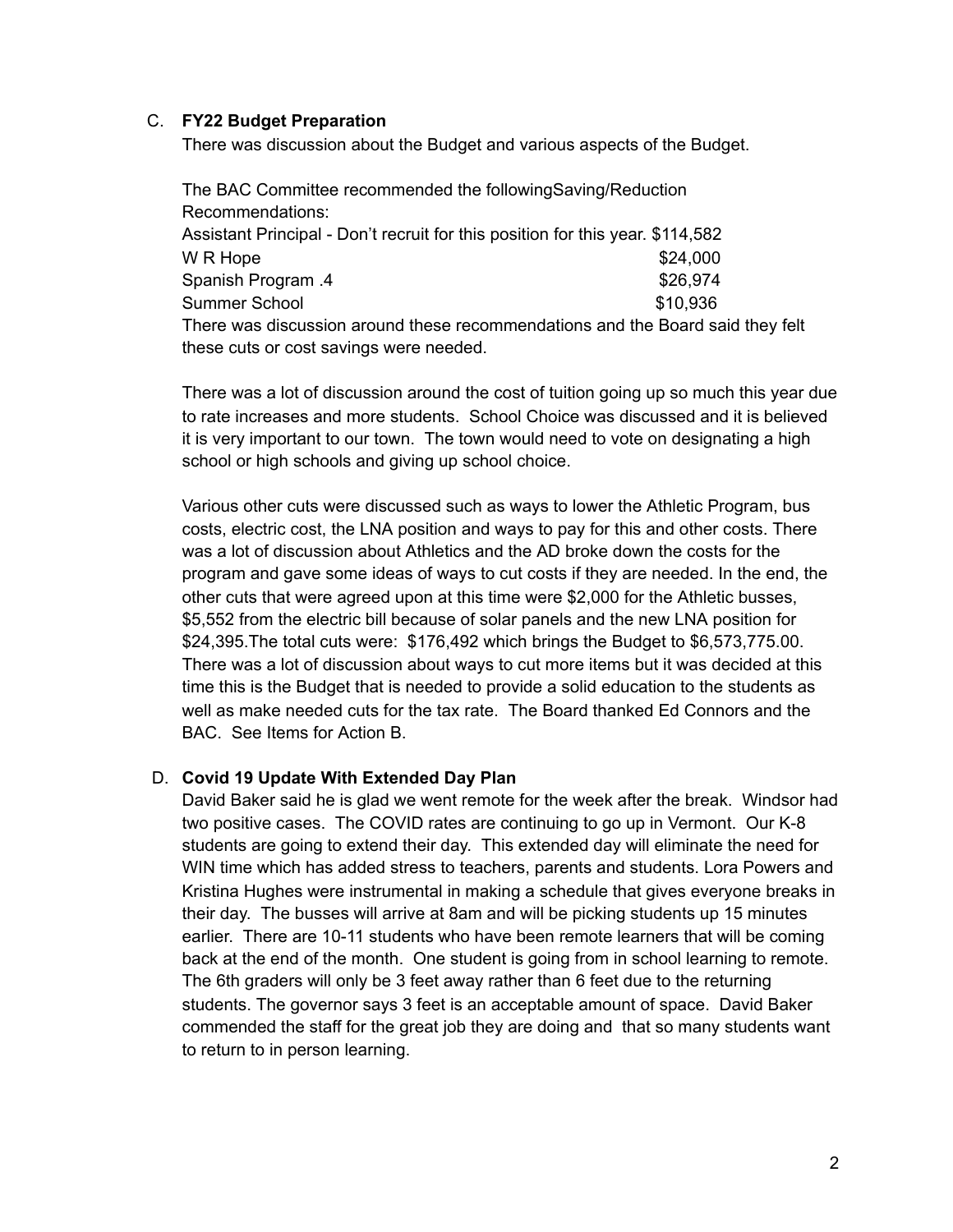### E. **Athletics and Sports**

David Baker said they started high school sports and a JV team had to quarantine as one student at the practice tested COVID positive. The team and coach have had to quarantine for two weeks. The Administration Team is still discussing K-8 sports but at this time no decision has been made to have sports for these grades. JeanMarie Oakman and several teachers said they do have fears about having other people coming into the building as it won't be as safe once others come in. The coaches would need to come in the building in order to have practices. Laura Berry just got the gym back and she'd need to pick up every night if the gym was used for practice.

### F. **Response to Teachers about COVID Stress**

Annemarie Redmond said the WIN time has been eliminated due to the extended day and that WIN time was causing a lot of stress. Lora Powers said they have surveyed the staff and come up with the following ways to help with COVID stress.

- 1. Let snow days remain snow days. It is stressful for all to do virtual learning for a snow day and it would be nice to let students just enjoy having a snow day.
- 2. Eliminating afternoon WIN This has been done.
- 3. Dismissal at 1:15 and this has been implemented
- 4. Time to eat or plan This has been taken care of and staff will have a twenty minute break as well as thirty minutes for lunch.
- 5. 5.5 hours of instructional time while students are remote It is very difficult to keep young children occupied virtually for 5.5 hours so would like this to be for grades three and up. Angie Ladeau said the whole 5.5 isn't meant to be on the computer and students can do other activities that are assigned and check back in.
- 6. Interdisciplinary teaching takes a lot of planning and takes away from special teachers planning time for their specials.
- 7. There are some teachers who would like to be able to access the building on the weekend to prepare and plan.

There was discussion around some of these points as well as about Athletics. Teachers agreed it is very extensive to plan for a remote day. There were comments on not being able to get together with other family members but being put at risk for students to participate in sports activities. Diana Day thanked David Baker for calling the last snow day the morning before as it provided more preparation time for the virtual teaching day. Diana is appreciative of the extra twenty minute break. Diana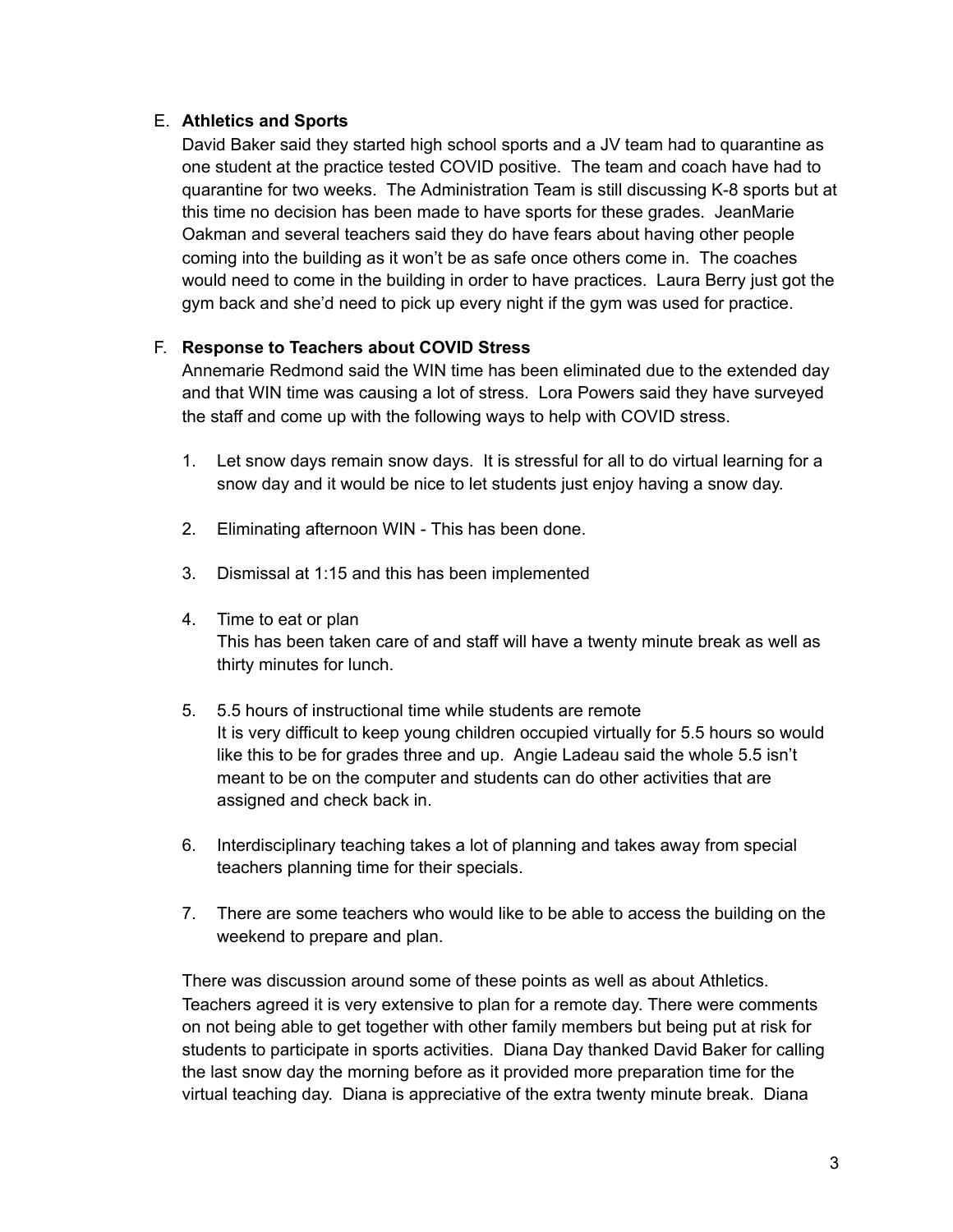agreed that most staff are apprehensive about having sports in the building and believe this is an added risk. Diana Day did mention that some of the older students look forward to the WIN time as they are at home alone. There was more discussion about sports and dance activities and attending activities in other towns. Emily Stevens said if the activity is in Vermont and the governor has deemed it to be safe then the school can't restrict out of school activities.

### G. **Principal Search Committee Update**

Meredith Kelly reported that the committee is in the middle of interviews and they meet next week. The committee should have names to pass onto the Board and will be ready for next steps with the Board.

### H. **Hicks Nichols Committee Question**

Kristen Bruso said the committee has questions about the terms on the committee that are 1, 2 and 3 years. It is believed these terms were left up to the committee to determine.

## VI. **PRINCIPAL REPORT** - JeanMarie Oakman

A few families and adults are in quarantine right now. The state department was so overwhelmed that Emily Stevens stepped in and helped with some contact tracing. JeanMarie Oakman thanked BJ Esty, David Baker and Emily Stevens for all their extra work due to the COVID cases.

### VII. **SUPERINTENDENT REPORT** - David Baker

The Town reports and data are being put together. Negotiations have been completed for now but will have to start again soon for next year. Mark Yuengling was on the committee but stepped down and Jacqui Antonivich stepped in to serve on this committee. Sean Whalen, former Board Chair, had been serving on this committee and David Baker thanked Sean for all of his hard work on this committee.

## VIII. **ITEMS FOR ACTION**

#### A. **Select Board and Town Meeting**

Annemarie Redmond asked for a motion concerning the Town Meeting. Mark Yuengling made a motion to follow the lead of the Select Board if they choose to move the Town Meeting. Jacqui Antonich second the motion. NFD. All in favor. This motion was approved.

## B. **Budget Approval for FY22**

Annemarie Redmond asked for a motion concering the Budget for FY22. Mark Yuengling made a motion to approve an expenditure budget for FY22 in the amount of \$6,573,775.00. There was more discussion. Jacqui Antonivich second this motion. NFD. All in favor. This motion was approved.